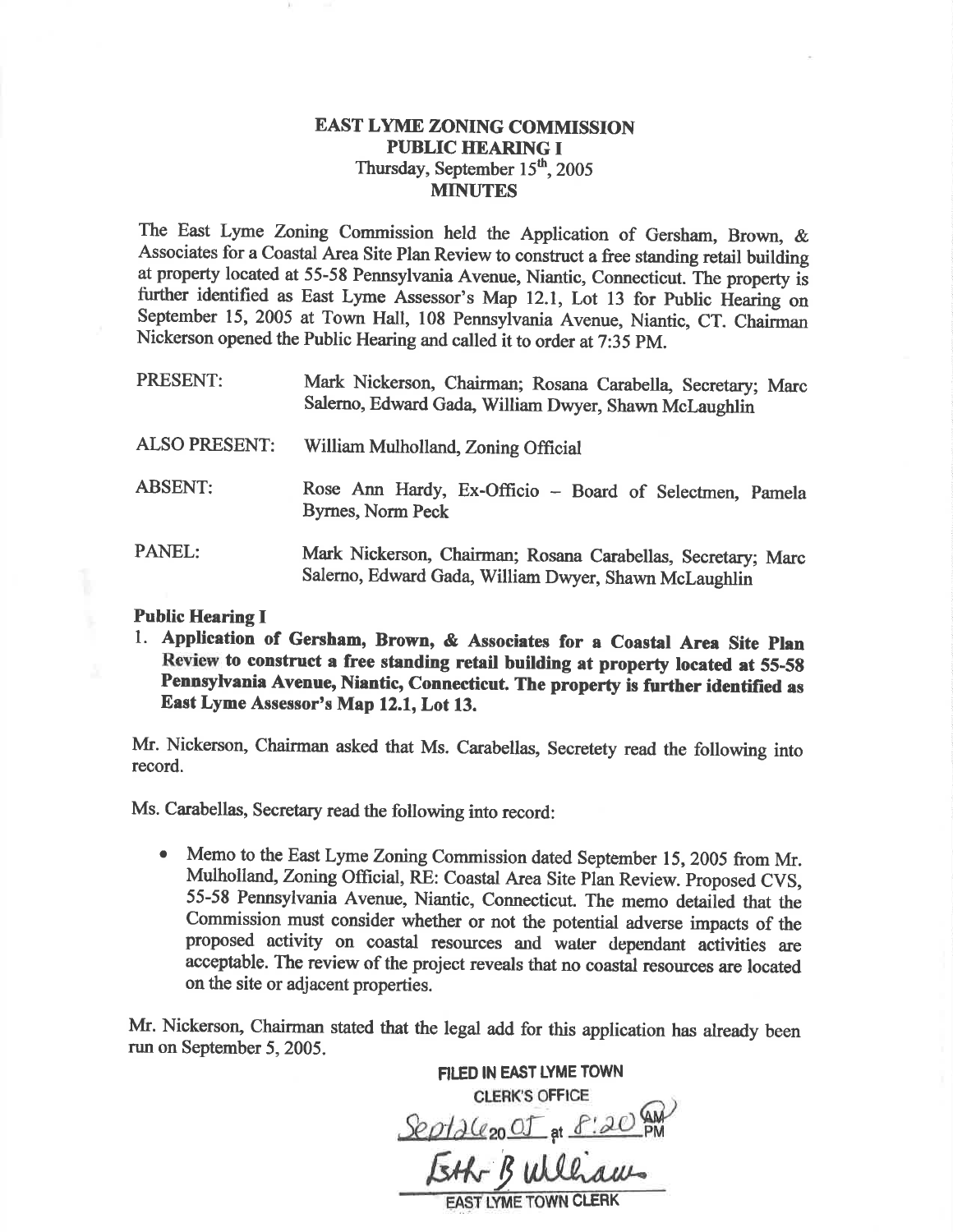Robert Ranage, 135 South Rd, Farmington CT, representative of Gersham, Brown, & Associates explained that CVS is looking to demolish part of the strip shopping mall they are currently a tenant in and build a free standing building that they will then relocate into. He explained that they are not looking for any zone changes, just a site plan review of the project. He intoduced Pat Dougherty, Project Engineer.

Mr. Dougherty, Project Manager from the firm of Berm, Bernasim & Brusman. He ouflined the following details of the site: it sites on 3.3 acres, is bordered on all sites by commercial property, there are currently two building on site. The Coastal Property in question is already 90% paved in it's existing condition. The Coastal line is about 68 feet to the North of the property line. There are no other resources on the site. The current building that CVS is now located in formerly contained an Adams Market, Post Office, and CVS. Adams food market has since closed and only CVS and the Post office remain in that building. CVS proposes to demolish the part of the building that used to contain Adams Market and build the free standing building that would be 12,900 square feet. The end result of the changes would increase the green space on the property and improve the quallty of the water run off from the site. This improvement would be made by implementing a new drainage system that would separate the roof run off from the paved area water runoff. The runoff from the paved area would be caught in catch basins that would flow to a new hydro-dynamic unit that would then discharge to the Hope St. drain system. The site meets all eight standards for the Coastal Management Review. The standards are met as follows:

- l. The proposed project will not affect the water quahty within the Niantic Bay.
- 2. The proposed project will not impact curent drainage or circulation pattems of coastal waters.
- 3. The proposed project will not affect littoral transport of sediments.
- 4. Water drainage patterns will not be significantly altered by the proposed project.
- 5. The proposed project will not increase the hazard of coastal flooding because it occurs outside of the 100-year and 500- year flood plan.
- 6. The proposed project will not degrade the visual quality in the area because it will not be affecting any of the natural features of the area.
- 7. No essential wildlife, finfish, or shellfish habitat exist on or adjoining the subject property.
- 8. The proposed project will not alter the natural characteristics of any coastal resource area as none exist on or adjoining the Site. The building will be staying within the limits of the existing development.

Mr. Dougherty also explained that the area between the buildings would have a two way water runoff and that the entire area would have two way circulation of runoff except of the area of the drive-thru lane in the back of the building. The loading tucks will enter in the side of the building that is farthest from Pennsylvania Avenue and will off-load merchandise on a raised cement platform that will be flush with the building. The existing mailboxes on the property will be moved slightly but still placed in a protected area with islands protecting them in the parking lot. Also, the project would be adding an additional leach field to the site on the East side of the new building. There will not be a fire line in front of the new building.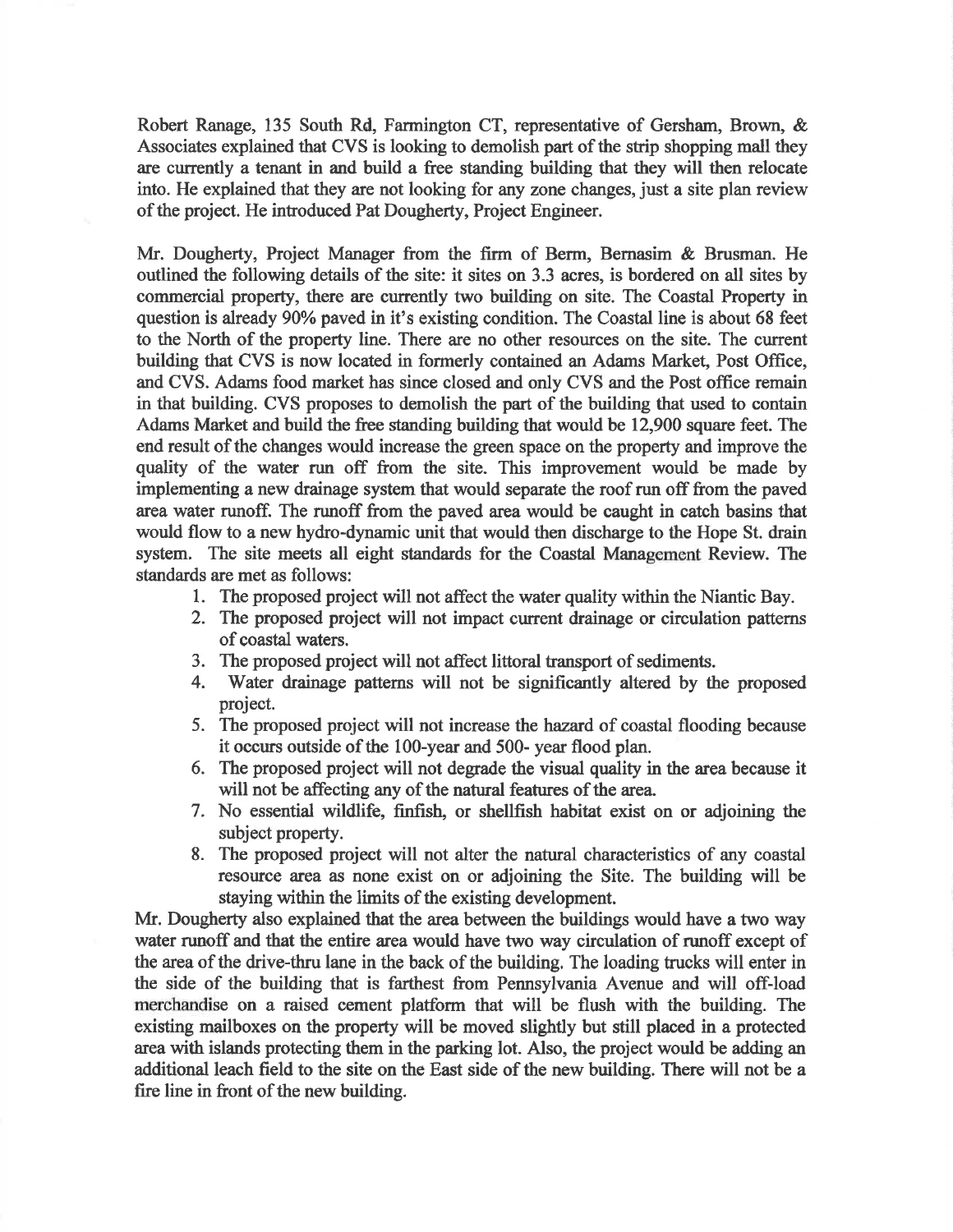Mr. Mulholland, Zoning Official explained that the Fire Marshal is satisfied with there not being a fire lane in front of the building because there is access to the building on all four sides and they typically only require access on three sides of the building.

Mr. Nickerson, Chairman asked why this plan does not comply with the wishes of the Main Street Development Plan by moving the building closer to the street to promote walking along the Main Street and having the parking in the back of the building.

Mr. Ranage explained that they did move the building closer to the street then originally planned. The remaining issues were that a single parking area would be insufficient for the building and that it would render the remaining back section of the building unrentable for the owner of the building.

Mr. Dougherty also explained they have attempted to maintain the continuity of the Main Street Development plan by building a raised sidewalk from Pennsylvania Avenue to the building in an effort to connect the two areas.

Ms. Carabellas, Secretary asked what was type of design is planned for the back and side of the building since it will be visibte from both Hope Street and Pennsylvania Avenue.

Mr. Mulholland, Zoning Official explained that he is working with the developer on different design options but at this time, one has not been decided on.

Mr. Dougherty said that they will be leaving the existing curb-cut tees and will be adding additional trees to "dress-up" the site. He also explained that having the two-way taffic pattem will reduce the congestion on the site and that they sue this type of layout of many sites and that the pattern functions very well.

Mr. Nickerson, Chairman and Mr. Salerno agree that having the two-way traffic pattern will be an issue, but that they don't see a way around the issue with the volume of traffic.

Mr. Kevin Patton, Senior Associate at BK Architects, detailed the newer alternate design form what was proposed in the application. It will have pitched roof building, architectural asphalt shingles and gabled roofs. It will have a covered walkway and windows. All the mechanicals in the back of the building will be concealed inside <sup>a</sup> gabled roof on the building. They are still working on some firther designs of the drivethru elevation and the rear of the building with Mr. Mulholland as well as detailing some other treatments to the roof line and windows.

Mr. Nickerson, Chairman said that CVS has an opportunity to be an anchor in the downtown revitalization.

Mr. Mulholland, Zoning Official feels that parts of the building need additional treatnents to create a better looking building and he will be working with the applicant to firy to come up with a better design.